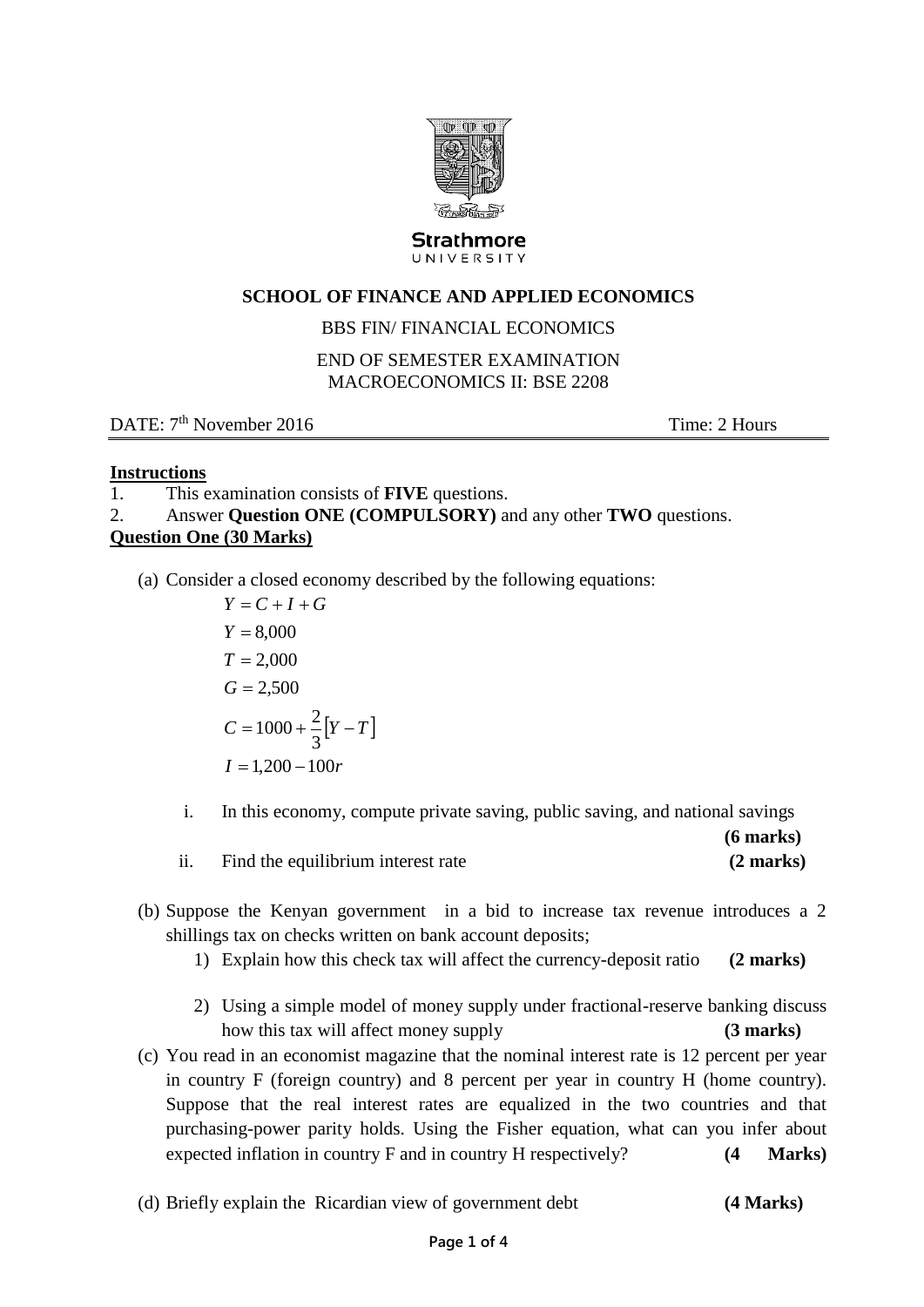(e) Use the IS-LM diagram to describe the short run effects of the following changes on national income, interest rate, the price level, consumption, investment, and real money balances.

| An increase in the money supply | $(3$ marks) |
|---------------------------------|-------------|
| An increase in taxes            | $(3$ marks) |

(f) Briefly explain the random-walk hypothesis of consumption **(3 marks)**

### **Question Two (20 Marks)**

(a) Consider an economy with the following data:

 $L(Y, r) = 0.8Y - 16r$  $M = 800$  $T = 100$  $I = 200 - 10r$  $C = 125 + 0.75(Y - T)$ 

Please note that government purchases and initial price level are some constant P and *G*, respectively. Exports are equal to imports. Assume that the full-employment level of output equals 1,600.

- i. Derive the  $IS$  curve, express  $r$  as a function of  $Y$ . what is the slope *dr*/ *dY* ? **(3 marks)**
- ii. Derive *LM* curve, express  $r$  as a function of  $Y$ . what is the slope *dr*/ *dY* ? **(3 marks)**
- iii. Calculate the short-run equilibrium for this economy. Assume  $G = 150$ and  $P = 1$ **(3 marks).**
- iv. Find also the long-run equilibrium (when  $G = 250$ ), given that the full employment level of output is equal to 1600. Report the levels of real GDP, interest rate, price level, consumption and investment. **(3 marks)**
- (b) Explain what is meant by concept of the "impossible trinity" and why it is accurate? **(8 marks)**

### **Question Three (20 marks)**

(a) Consider the following Neoclassical model of the economy, where  $r$  is in percentage terms.

| Supply                      | Demand                 |
|-----------------------------|------------------------|
|                             | $C = 100 + 0.8(Y - T)$ |
|                             | $I = 50 - 2r$          |
| $Y = F(K, L) = 10\sqrt{KL}$ | $G = 100$              |
| $K = 100; L = 64$           | $T = 100$              |
|                             | $NX = 0$               |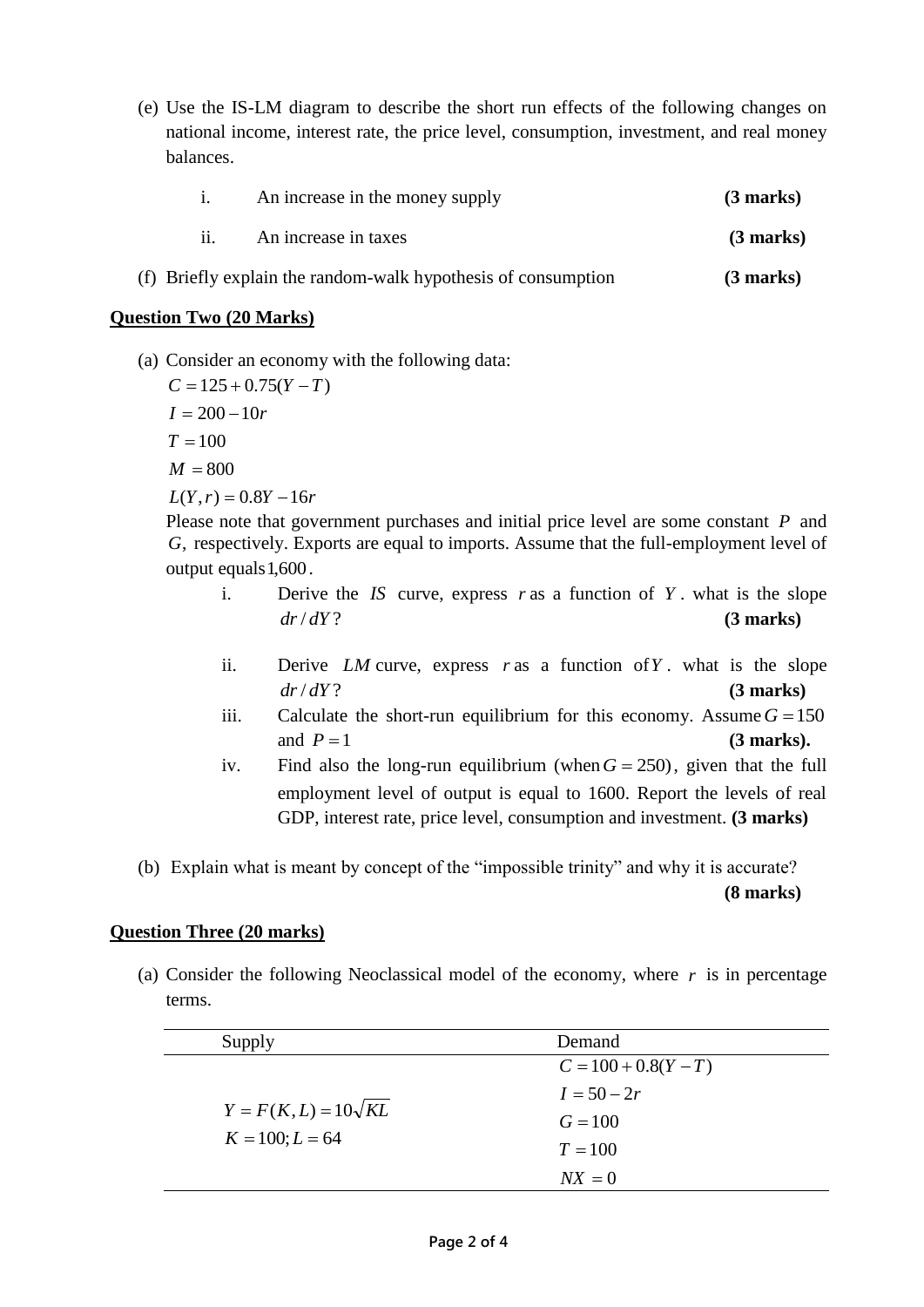- (i) What is the level of GDP in the economy? How much of national income goes to worker and how much goes to the owners of capital? **(5 marks)**
- (ii) Find the interest rate that produces equilibrium in the goods market. Use a demandsupply diagram (with  $r$  on the vertical axis) to show how the equilibrium interest rate would change in response to a government tax cut policy. **(5 marks)**
- (iii) Assume the tax decrease in part (ii) decreases taxes to  $T = 90$ . Find the new equilibrium interest rate and show that this new interest rate clears the market for loanable funds (i.e. causes national saving to equal investment). **(4 marks)**
- (b) Explain whether borrowing constraints increase or decrease the potency of fiscal policy to influence aggregate demand in each of the following cases.

|     | A temporary tax cut         | $(3 \text{ marks})$ |
|-----|-----------------------------|---------------------|
| ii. | An announced future tax cut | $(3$ marks)         |

## **Question Four (20 Marks)**

- (a) The Mundell-Fleming model takes the world interest rate  $r^*$  as an exogenous variable. Let's consider what happens when this variable changes.
	- i. What might cause the world interest to rise? Hint: The world is a closed economy) **(2 marks)**
	- ii. In the Mundell-Fleming model with a floating exchange rate, what happens to aggregate income, the exchange rate, and the trade balance when the world interest rate rises? Illustrate your answer with a well labeled graph.

### **(6 marks)**

iii. In the Mundell-Fleming model with a fixed exchange rate, what happens to aggregate income, the exchange rate, and the trade balance when the world interest rate rises? Illustrate your answer with a well labelled graph

### **(6 Marks).**

(c) Suppose the money demand function takes the form

$$
\left(M_{\angle P}'\right)^d = L(i,Y) = Y/(5i)
$$

Where  $Y \& i$  refer to income and interest rate respectively.

- i. If output grows at rate  $g$ , at what rate will the demand for real balances grow (assuming constant nominal interest rates)? **(2 marks)**
- ii. What is the velocity of money in this economy? **(4 marks)**